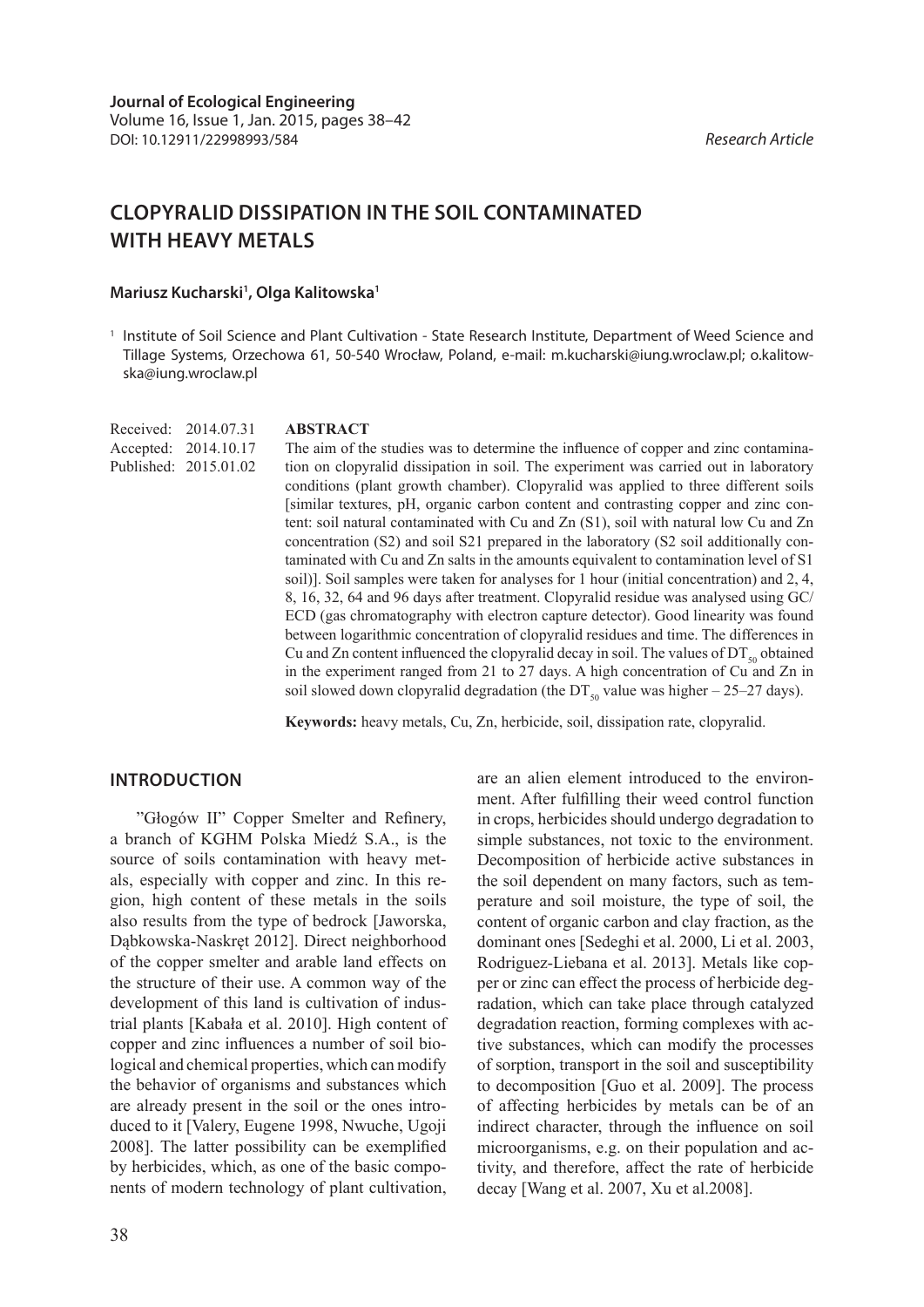Clopyralid, 3,6-dichloro-2-pyridinecarboxylic acid, selected to the tests, is a phenoxy acid herbicide, which was first developed and produced by U.S. Dow AgroSciences Ltd, and was registered for many annual and perennial broadleaf weeds control in different crops. It is absorbed by the leaves and roots of weed and moves rapidly through the plant, and affects plant cell respiration and growth. This herbicide is generally active in the soil and maybe persistent in soils under anaerobic conditions and with low microorganism [Corredor et al. 2006, Zhao et al. 2011].

The aim of the work was the assessment of the effect of copper and zinc contamination on clopyralid degradation in the soil.

## **MATERIALS AND METHODS**

#### **Laboratory studies**

The research involved controlled experiments. The soil samples were collected from cultivated fields, from 0–15 cm arable layer. Two types of soil, featuring naturally diversified content of copper and zinc, were used in the investigation. One of the soils (S1), of increased copper and zinc content, came from the field situated in the vicinity of "Głogów II" Copper Smelter, while the second sample (S2), characterized by low content of Cu and Zn, was collected from a field near Wrocław. In order to eliminate the effect of the soil properties on herbicide degradation, the soil S2 was selected so that its basic parameters  $(C_{\text{org}})$ , granulometric composition and pH) were similar to the properties of S1 soil. The studies also included additional soil S21 prepared in the laboratory (S2 soil additionally contaminated with Cu and Zn salts in the amounts equivalent to contamination level of S1 soil). The analysis of basic physical and chemical parameters of the soils, as well as the content of heavy metals was done in accredited chemical and agricultural laboratory. The basic parameters of the soils were shown in Table 1.

After sieving the soil through a 2-mm sieve, it was stored in covered trays in a greenhouse

for 10 days and regularly mixed. Five days before the experiment was established, S21 soil was prepared by adding Cu and Zn salts to S2 soil in the amounts corresponding to the level of S1 soil contamination. Soil moisture was measured before the start of the trials by heating to dryness for 24 h at 105 °C and determining the difference in weight. Soil moisture was set at 60% of field capacity, checked at regular intervals and adjusted with distilled water to the initial level.

Soil samples were transferred into 90 mm diameter and 85 mm height pots that were placed in growth chambers; each variant had four replicates. Day/night temperature regimes were 20/10 °C (average temperatures recorded at the end of April and May – typical term of clopyralid application on the field in Poland) and light intensity was  $320 \pm 10 \mu$ mol m<sup>-2</sup>·s<sup>-1</sup> photosynthetic photon flux, with 15 h day length. Two days after placing the pots into the growth chambers, the commercial formulation of clopyralid (herbicide Lontrel 300 SL; Dow AgroSciences®, USA) at a dose 90g of active substance per hectare was applied. Application of herbicide was done using a stationary chamber sprayer equipped with a mobile nozzle TeeJet XR 11003-VS. The nozzle was operated at pressure of 200 kPa and speed 3.6 km h<sup>-1</sup> producing a spray volume of 250 l·ha-1. Herbicide doses and spraying conditions were the same as for field conditions. Soil samples (one pot containing ca.  $250$  g of soil = one sample and one replica) were taken for analysis one hour after herbicide application and 2, 4, 8, 16, 32, 64 and 96 days after treatment. The samples taken from the experiment were well mixed and stored in polyethylene bags at minus 20 °C until sample extraction.

#### **Clopyralid determination – analytical method**

The analytical procedure consisted of three crucial steps:

1) Extraction of the analyzed substance from the matrix.

Soil samples were homogenized. Soil portions  $(3\times10)$  were mixed with  $3\times2.5$ g of Diatomaceous Earth (Dionex® ASE® Prep DE) and

|  |  |  | <b>Table 1.</b> Soil characteristics |
|--|--|--|--------------------------------------|
|--|--|--|--------------------------------------|

| Soil            | рH<br>(1n KCI) | $\frac{C_{org}}{S_{ref}}$ | Sand<br>[%] | Silt<br>[%] | Clay<br>$\lceil\% \rceil$ | Cu<br>$[mg \cdot kg^{-1}]$ | Ζn<br>$[mg \cdot kg^{-1}]$ |
|-----------------|----------------|---------------------------|-------------|-------------|---------------------------|----------------------------|----------------------------|
| S <sub>1</sub>  | 6.4            | 2.21                      | 15          | 25          | 60                        | 278.2                      | 93.6                       |
| S <sub>2</sub>  | 6.2            | 2.09                      | 19          | 24          | 57                        | 6.8                        | 3.6                        |
| S <sub>21</sub> | 6.5            | 2.09                      | 19          | 24          | 57                        | 275.9                      | 94.2                       |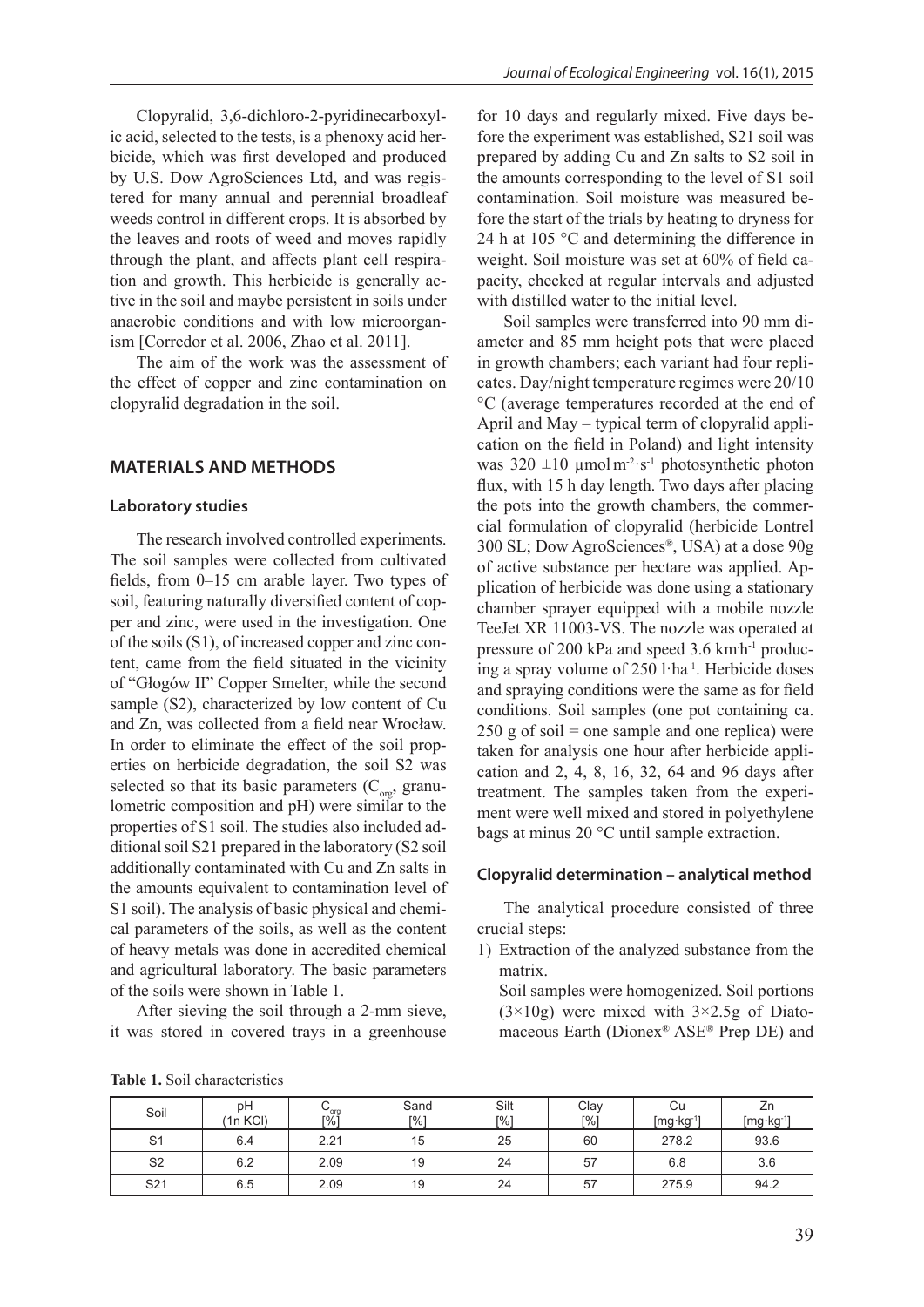transferred into stainless steel cells. Extraction was done using accelerated solvent extraction on fully automated Dionex ASE 350 extractor (Dionex®, CA, USA) [extraction solvent – acetone (33 mL per cell for two cycles of extraction), temp. 40  $^{\circ}$ C, extraction time – 20 min. and pressure  $-0.2$  MPa)]. The combined extracts (from three cells) were then slowly evaporated under a nitrogen stream until dry.

2) Extract cleaning.

Dry residues were dissolved in 10 mL of water (acidified to  $pH = 2$ ) and subjected to SPE (Solid Phase Extraction). 3 mL-capacity cartridges and sorbent bed  $-0.5$  g of octadecyl, 40 µm particle size (Bakerbond®, J.T.Baker®, Philipsburg, NJ, USA) were used. The sorbent was preconditioned with water (3 mL) and then methanol (3 mL). 10 mL of extract solution was loaded with small portions onto the cartridge and the eluate was discarded. Analytes were eluted with two portions of methanol  $(2\times1$  mL). To eluate was added 20 mL of water, moved to separator and extracted with two portions of dichloromethane (2×10 mL). Collected extract was evaporated to dryness. Next, dry residue was dissolved in methanol (2 mL) and esterified with diazomethane (injection solvent).

3) Final determination.

A gas chromatograph Varian CP 3800 equipped with software Varian GCMS 2000 and the electron capture detector (Varian®, CA, USA) was used to carry out the final determination. Throughout the entire experiment, a VF-5ms capillary column (30 m  $\times$ 0.25 mm  $\times$ 0.25 µm film thickness) (Varian®, CA, USA) was used. Nitrogen was used as carrier gas at a flow rate of 1.5 mL/min. Chromatographic separation was performed at the column oven where the initial temperature was held at 120 °C for 7 min. Then, the temperature ramped at a rate of 10 °C/min. to 200 °C and was held for 2 minutes. Finally, the second ramp was continued at 5 °C/min. to 230 °C, which was held for 20 min. Injector and detector temperatures were set at 230 and 300 °C, respectively. Aliquots of 1 µl of the samples were injected.

The recovery of clopyralid from soil was determined by analyzing fortified samples. The analyses were carried out at four concentration levels in three replicates. The average recovery for all concentration were 97.2%. The quantification limit of the method was  $0.0010$  mg kg<sup>-1</sup>.

Each soil sample was analyzed three times. Repeatability of the analytical results was satisfactory, with relative standard deviation (RSD) not exceeding 8.9% of the mean values. All experimental data was calculated using the statistical program Statgraphics Centurion, version XV and Excel (MS Office 2010).

# **RESULTS AND DISCUSSION**

The detailed course of clopyralid degradation in the soils was show in Figure 1. The initial clopyralid concentration (analysed 1 hour after application) amounted for all samples to 0.283  $\pm$  0.0203 mg·kg<sup>-1</sup>. The process differed according to the content of copper and zinc in the soil. The slowest rate of clopyralid dissipation was observed in S21 soil (additionally contaminated by the two examined metals). Clopyralid proved to decompose only a bit faster in S1 soil (of high natural Cu and Zn content). Significantly faster degradation was recorded in the case of the soil characterized by low Cu and Zn content (S2). The differences in clopyralid degradation were maintained in the course of research. Only 96 days after introduction of the herbicide, clopyralid the concentration in all the soils was similar and it ranged, respectively: 3.8% of initial concentration – S1 soil,  $6.2\%$  – S21 soil and  $2.6\% - S2$  soil.

The correlation observed in the research, i.e. slowing of herbicide active substance degradation in the soil contaminated with heavy metals, was confirmed in the research by other authors [Said, Lewis 1991, Pieuchot et al. 1996, Suhadolc et al. 2004, Dictor et al. 2008, Wróbel, Sadowski 2012].

As it was already mentioned in the introduction, clopyralid dissipation takes place mainly in a biological way (soil microorganisms). Numerous investigations prove that higher concentration of metals in the soil does significantly reduce the activity of soil microorganisms, which can slow herbicide degradation [Giller et al. 1998]. In similar research by the authors (not yet published), it was possible to state that the presence of copper and zinc in the soil accelerates metazachlor decomposition, which follows mainly the chemical way.

Diversified chemical structure and metabolic processes of herbicides do not allow to assess the effect of heavy metals on decomposition of these compounds. Similar research should be conducted for particular active substances.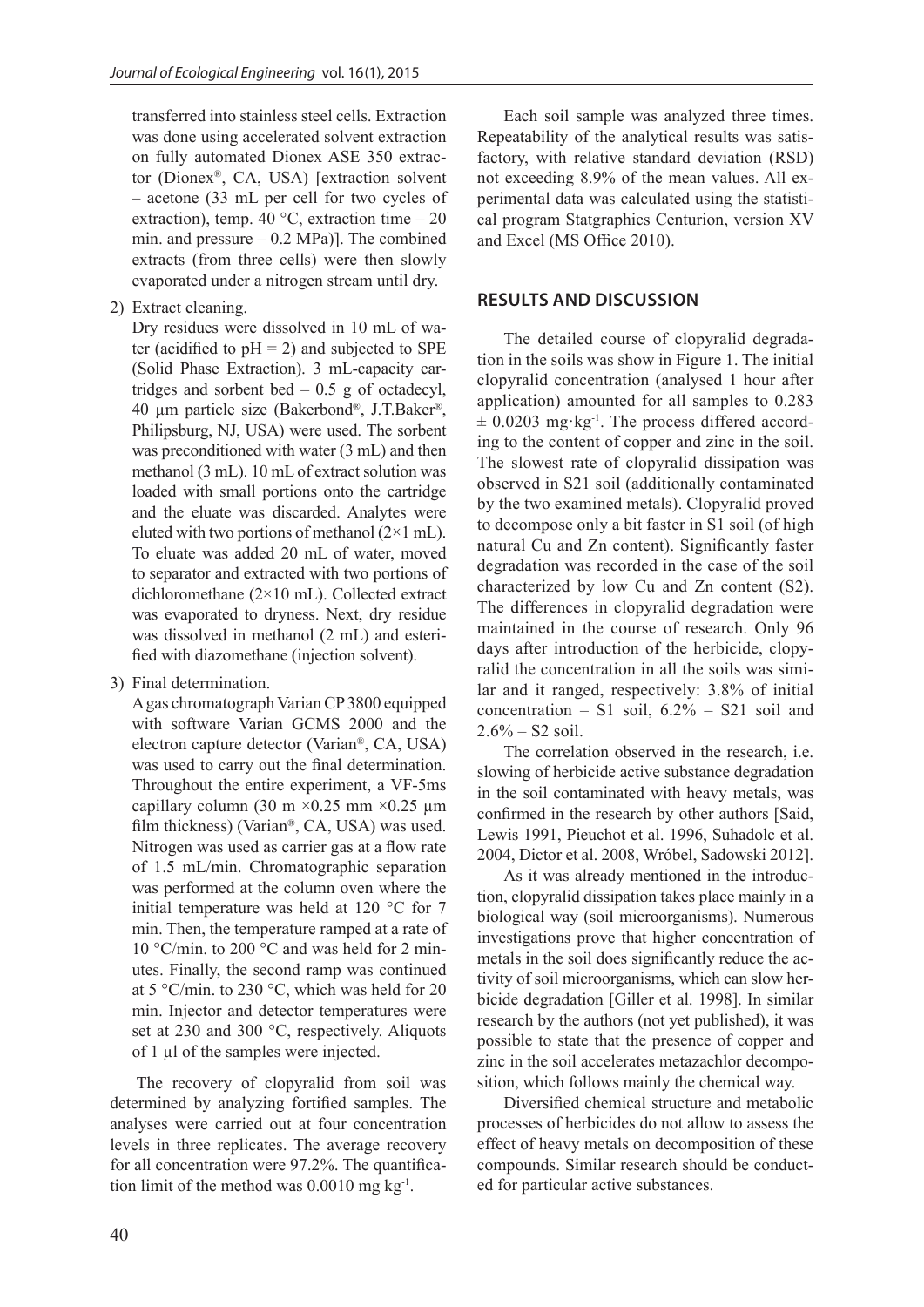

**Figure 1.** Degradation of clopyralid in soils. Vertical bars represent  $\pm$  standard errors of means (n = 3)

The degradation data was plotted. Good linearity was found between logarithmic concentration of clopyralid residues and time, indicating first-order rates of degradation with correlation coefficients ( $\mathbb{R}^2$ ) about 0.99 for soils. The DT<sub>50</sub> values (graphically derived by interpolating the values between successive residue measurements) varied from 21.1 days for S2 soil, to 27.6 days for S21 soil. The  $DT_{50}$  values obtained after fitting the curves to first-order kinetics were similar (19.5 and 25.3 days, respectively) (Table 2). The same model of kinetics equation was noticed for clopyralid and other herbicides (Allen, Walker 1987, Ravelli et al. 1997, Ma et al. 2004, Cuevas et al. 2007, Hu et al. 2011, Kucharski, Sadowski 2011, Zhao et al. 2011).

Significant differences in degradation rate of the herbicide in soil in the first period after treatment influenced the  $DT_{50}$  indicator. The  $DT_{50}$  values for soils in this experiment are consistent with the data presented by Smith and Aubin [1998], who measured the dissipation of clopyralid in three prairie soils (clay, clay loam and sandy loam) at different temperatures. They found that dissipation increased as increased temperature (from 10 to 30 °C), and showed first-order kinetics. Half-lives ranged from 10 to 47 days, and were similar in the

clay and sandy loam soils, and greatest in the clay loam soil at higher temperatures.

Different half–life period of clopyralid is significant, but the obtained results do not exceed the range of values published by European Food Safety Authority (EFSA). On the basis of the research results it is possible to state that clopyralid belongs to substances of medium stability in the soil. Its half–life, obtained due to laboratory tests, ranged from 13 to 65 days, while in field experiments it was shorter and amounted to 2–24 days [EFSA Sci. Rep. 2005].

# **CONCLUSIONS**

- 1. Clopyralid belongs to the group of moderate persistent compounds, its half-life  $(DT_{50})$  in the soil, in this research, ranged from 21 to 27 days.
- 2. Graphical representation of clopyralid degradation in the soil course takes the form of exponential curve (rate equation of first-order kinetics).
- 3. The increase in copper and zinc content in the soil influenced clopyralid degradation and  $DT_{50}$ value. Slower degradation, and therefore higher  $DT_{50}$  value was observed in the soil with higher Cu and Zn content ( $DT_{50} = 25-27$  days).

**Table 2.** Equations for clopyralid degradation curves and values of  $DT<sub>50</sub>$ 

| Object              | Equation of degradation curve                         | $DT_{\epsilon_0}$ [days] |                          |  |
|---------------------|-------------------------------------------------------|--------------------------|--------------------------|--|
|                     | (for average values)                                  | Graphically determined   | Calculated from equation |  |
| Soil S1             | $C_1 = 0.299 e^{-0.0292 t}$ , R <sup>2</sup> = 0.9959 | $25.32 \pm 2.12$         | 23.73                    |  |
| Soil S <sub>2</sub> | $C = 0.291 e^{-0.0356 t}$ , R <sup>2</sup> = 0.9901   | $21.13 \pm 1.76$         | 19.47                    |  |
| Soil S21            | C = $0.293e^{-0.0274t}$ , R <sup>2</sup> = 0.9918     | $27.64 \pm 2.31$         | 25.29                    |  |

**Explanation:**  $C_t$  – acetochlor concentration at time  $, t^{\prime\prime}$ ,  $R^2$  – correlation coefficient.